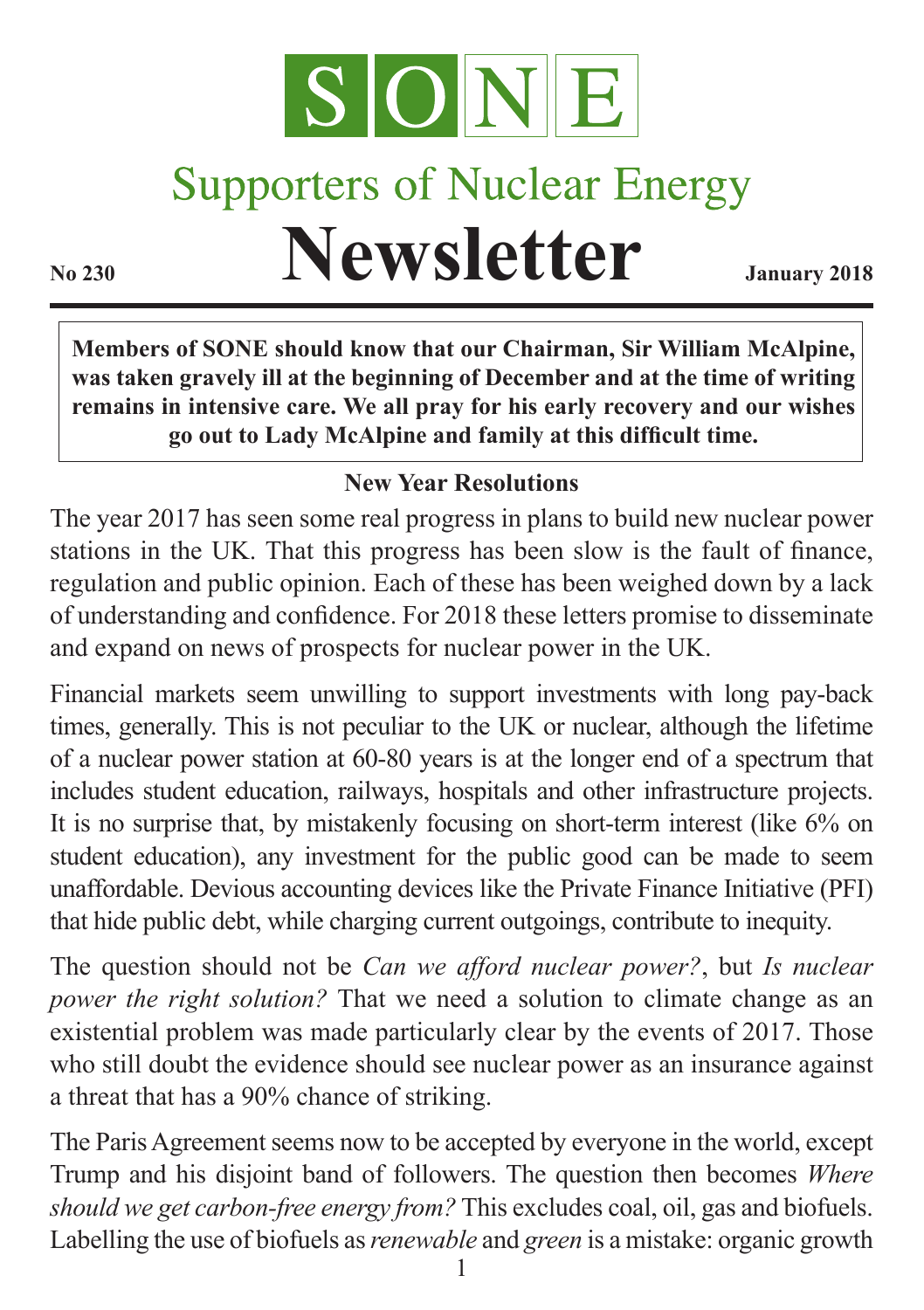by photosynthesis is the only large-scale available way to *remove* atmospheric carbon. The discharge of this captured carbon back into the atmosphere by burning biofuels is the very opposite of what needs to be done. The conversion of Drax power station to the use of wood pellets imported from North America is the kind of inept policy that could only be achieved with ignorance. That such development has been supported by a subsidy has made it worse.

Electrical energy supply should meet two further requirements in addition to being carbon-free: there should be no break in supply and its impact on the environment should be minimised. How do the various carbon-free sources match these requirements? Many like geo-thermal and tidal are only available in particular places. Generally, that leaves solar, wind, hydro and nuclear.

Continuity of supply is not a problem for hydro and nuclear. A nuclear reactor typically contains more than a year's supply fuel at any one time, and most refueling breaks involve redistributing it so as to maintain an even burn. Apart from these occasional planned breaks and maintenance, keeping a steady output of energy is preferred. Any fluctuation in demand can be balanced with a secondary energy need such as desalination or hydrogen production by electrolysis. Hydro can follow demand fluctuations more easily than nuclear and can provide guaranteed output too, precipitation and the melting of glaciers permitting. However, it has a major environmental impact.

Solar and wind do not provide a constant supply and do not come with a natural reservoir that can store energy at times of plenty and discharge it when the sun does not shine and the wind does not blow. Media stories of giant batteries are distorted. The battery recently supplied to South Australia can store 129 MWh, equal to the electrical energy consumed by the UK in 12 seconds. Neither the cost, nor the supply of lithium needed to make such a battery, suggests that this could be scaled up realistically. Hydro pump-storage systems do better, but can be built only in exceptional places. The existing one at Dinorwig stores enough energy to supply 5% of UK power for two or three hours. Developments are being studied: http://energystorage.org/energy-storage/technologies/pumped-hydroelectric-storage. However, the environmental hurdles for wind, solar and hydro are substantial.

Each power source has a typical power density  $-$  in the environmental context this is the power in kilowatts (kW) that can be supplied per horizontal square metre of land (or sea). This is not the only measure of environmental impact, but an important one. For offshore wind David MacKay reckons 3 Wm-2. For solar he reckons 10 Wm-2 at 10% efficiency. For nuclear a 1 GW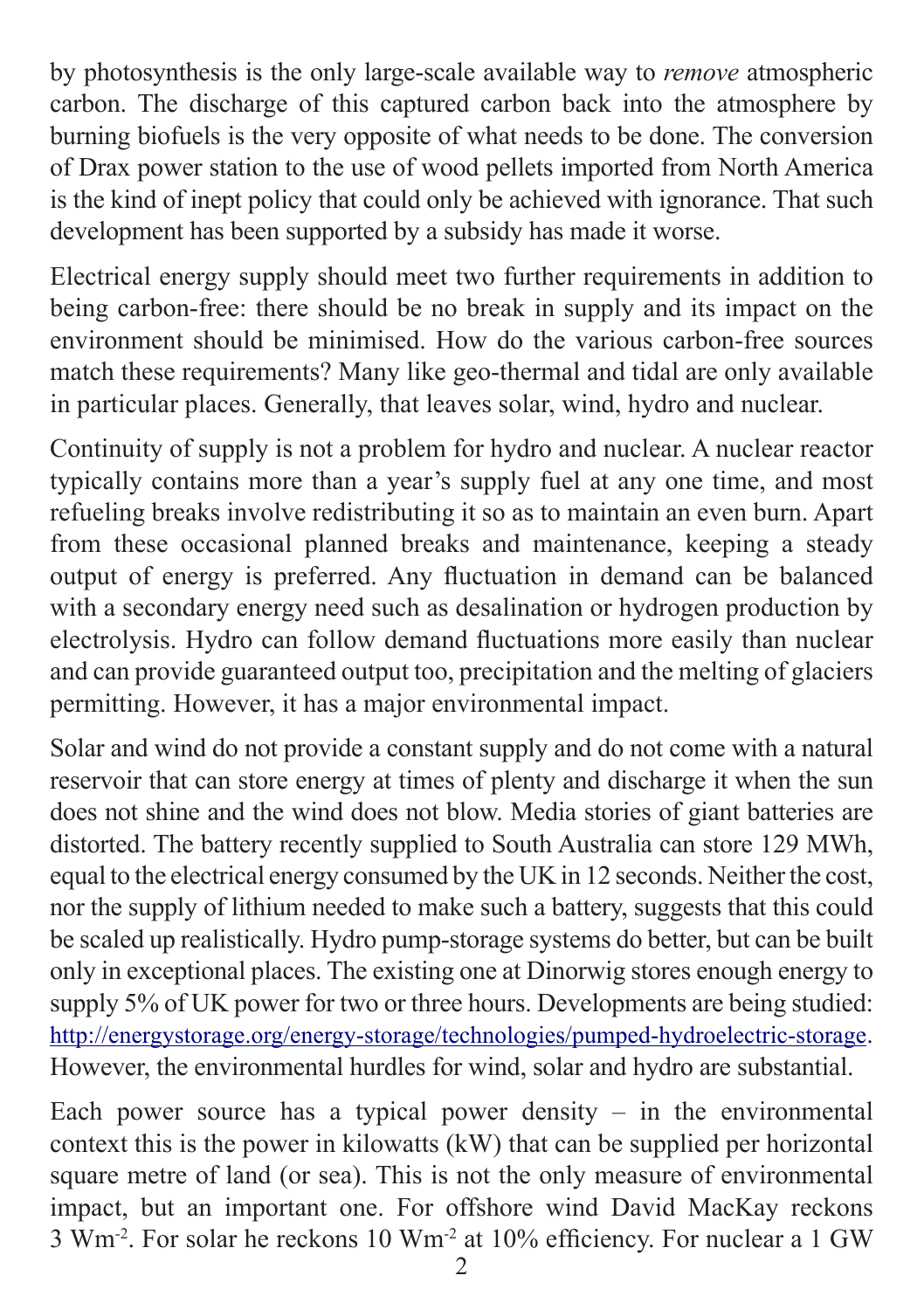power station takes 14 hectares, including cooling tower, new and used fuel storage, that is 7000 Wm-2. So the *footprint* of nuclear is about a thousand times smaller than solar or wind.

In summary, even before any mention of cost, nuclear stands out as providing the most reliable available energy source for electricity generation with by far the least impact on the environment. The fuel cost is irrelevant, being close to zero for solar, wind and nuclear. There is no waste and no environmental hazard for any power source, compared with what industrialised economies have accepted from carbon-based fuels for two centuries. Fear of nuclear technology is a separate matter and the subject of the books *Nuclear is for Life*  (2015) and *Radiation and Reason* (2009).

With a life expectancy of up to 80 years a modern nuclear power station compares well with those of solar and wind farms, said to be 25 years. The changing climate threatens an increase in extreme weather events. In 2017 the hurricanes Harvey, Irma and Maria caused severe damage to wind and solar farms that were unprotected. The two South Texas nuclear power stations continued operating and delivering 2.3GW without incident throughout Harvey. Nuclear power stations are extremely robustly built.

When it comes to cost, the industries with an interest compete and make bids. However, normal commercial competition is ill matched to an existential threat such as climate change. Nobody doubted the need to engage Hitler in the Second World War on the grounds of money. What was important was the availability of resources, not the product of some accounting calculation. The most important resource for deploying nuclear power is experienced and knowledgeable manpower. The UK is short of this but the French, Japanese, Korean and Chinese are keen to help. With the experience of working with them and the good sense of our educated young people, we should catch up. This should benefit the whole UK economy in the medium and longer term, while many competitors suffer from their lack of confidence in nuclear technology.

Offshore wind is now priced at £57.50 per MWh for 2022/23, 50% lower than in 2015. Meanwhile the Rolls Royce small modular reactor (SMR) consortium is suggesting a figure of £60 per MWh, far below that agreed for Hinkley C at £92.50 per MWh. There is now intense competition between different SMR designs. We should be keeping our eye firmly fixed on developing the interests of UK industry, the education of our young people and the public. Meanwhile the media will focus on the money and any tale that starts from *the pound in your*